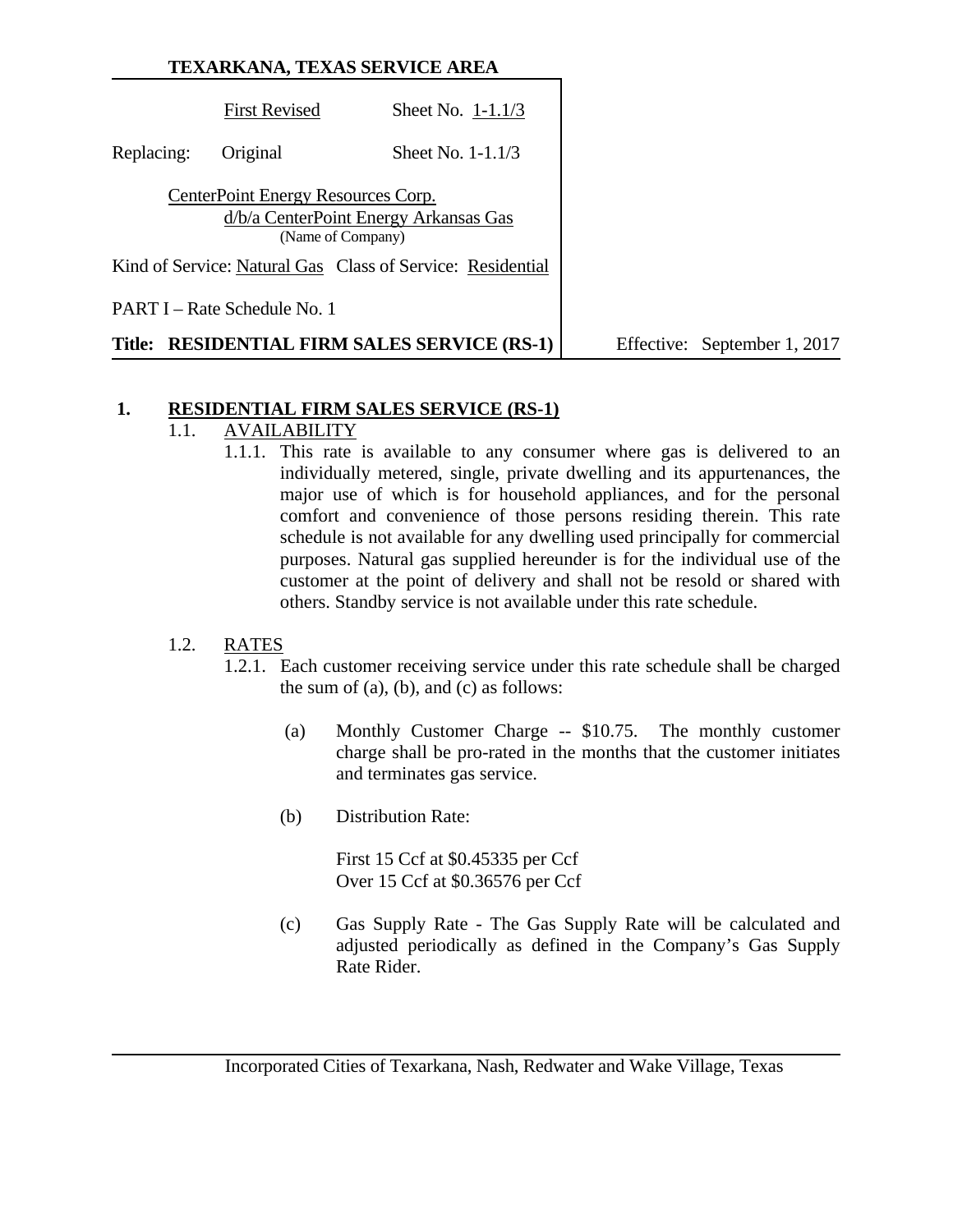|            | TEXARKANA, TEXAS SERVICE AREA                           |                                                            |                              |
|------------|---------------------------------------------------------|------------------------------------------------------------|------------------------------|
|            | <b>First Revised</b>                                    | Sheet No. $1-1.2/3$                                        |                              |
| Replacing: | Original                                                | Sheet No. $1-1.2/3$                                        |                              |
|            | CenterPoint Energy Resources Corp.<br>(Name of Company) | d/b/a CenterPoint Energy Arkansas Gas                      |                              |
|            |                                                         | Kind of Service: Natural Gas Class of Service: Residential |                              |
|            | <b>PART I</b> – Rate Schedule No. 1                     |                                                            |                              |
|            |                                                         | Title: RESIDENTIAL FIRM SALES SERVICE (RS-1)               | Effective: September 1, 2017 |

(d) WNA Rider will be applicable only to volumes in excess of 15 Ccf per month.

#### 1.3. MINIMUM CHARGE

1.3.1. Monthly Customer Charge -- \$10.75. The monthly customer charge shall be pro-rated in the months that the customer initiates and terminates gas service.

### 1.4. RIDERS

1.4.1. In addition to the Gas Supply Rate Rider, the following riders are applicable to service under this rate schedule:

| Rider<br>Name | Description                                           | Identification on<br><b>Customer Bills</b> |
|---------------|-------------------------------------------------------|--------------------------------------------|
| TA.           | Municipal Tax Adjustment                              | Municipal Franchise Adj                    |
| <b>WNA</b>    | Weather Normalization<br>Adjustment                   | <b>Weather Normalization Adj</b>           |
| <b>BDA</b>    | <b>Interim Billing Determinant Rate</b><br>Adjustment | Billing Determinant Rate Adj               |
| <b>EECR</b>   | <b>Energy Efficiency Cost Recovery</b><br>Rider       | <b>EE</b> Cost Rate                        |
| FRP           | Formula Rate Plan Rider                               | Formula Rate Plan Adj                      |

1.4.2. Service will be rendered under this rate schedule until service is discontinued to customer or the schedule is superseded.